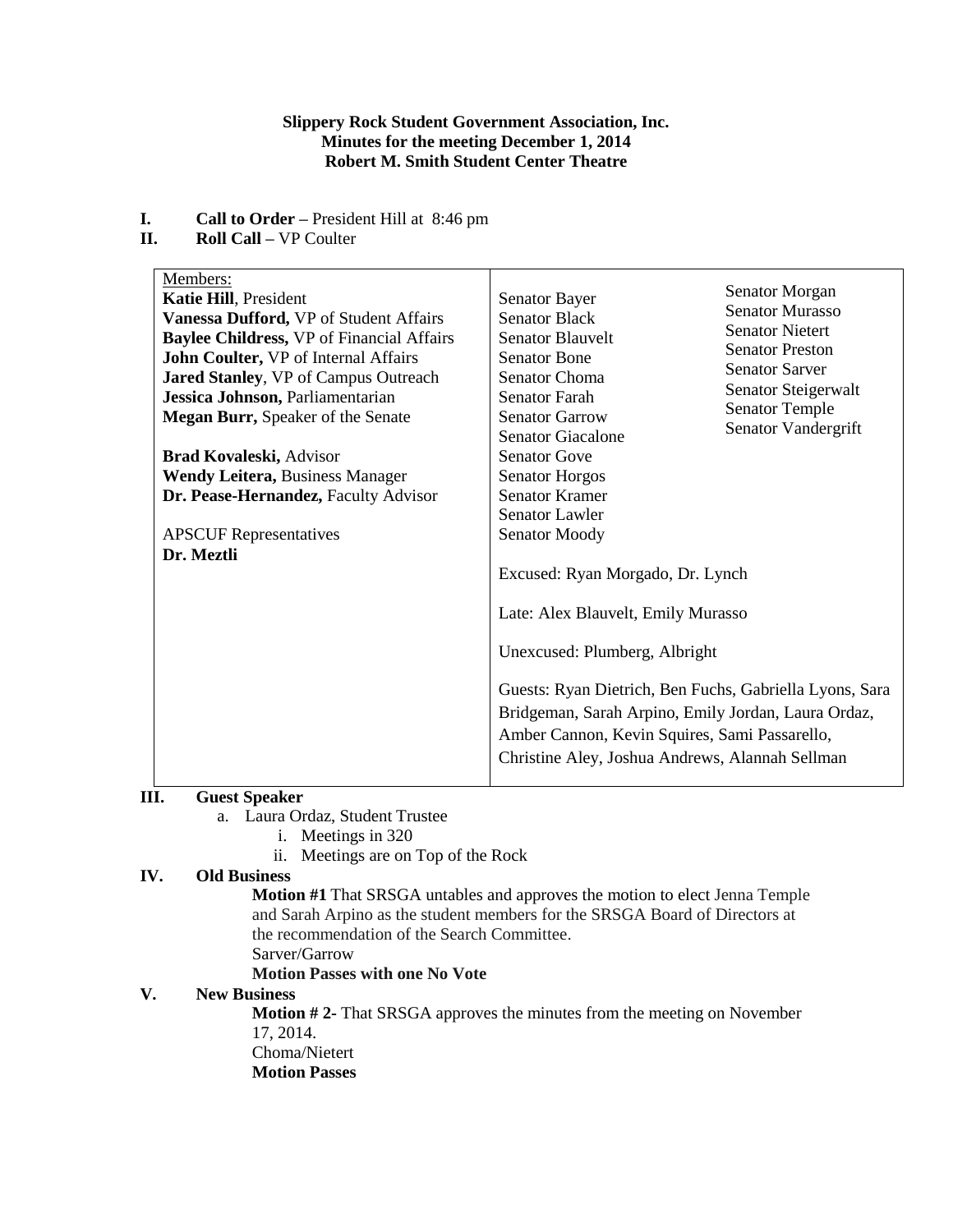**Motion # 3** That SRSGA approves the new initiative of \$108.00 for the Law Society. Bayer/Temple

-Law Society trip to Dickinson Law School near Harrisburg

-Assistant Director of Admissions for a tour of the campus

-Money is for rental van and gas

Roll call vote

| VP Dufford-Yes           | <b>Senator Gove-Yes</b>    |
|--------------------------|----------------------------|
| VP Childress-No          | Senator Horgos-No          |
| VP Coulter-No            | Senator Kramer-No          |
| VP Stanley-No            | Senator Lawlor-No          |
| Speaker Burr-No          | Senator Moody-No           |
| <b>Senator Bayer-Yes</b> | Senator Morgan-No          |
| Senator Black-No         | <b>Senator Nietert-Yes</b> |
| Senator Bone-No          | Senator Preston-No         |
| <b>Senator Choma-Yes</b> | Senator Sarver-No          |
| Senator Farah-No         | Senator Steigerwalt-No     |
| Senator Garrow-No        | Senator Temple-No          |
| Senator Giacalone-No     | Senator Vandergrift-No     |

**Motion Fails 19-5**

**Motion # 4** That SRSGA approves the new initiative of \$110.00 for the Study Abroad Club.

Nietert/Black -Welcome Back and Send Off Events -When? No date -Turned in a first time funding event as well **Motion Passes**

**Motion # 5** That SRSGA approves the new initiative of \$350.00 for the Winter Guard Club. Morgan/Horgos -Winter Guard International Competition -Opportunity to see other teams and help to prepare to compete in international in Dayton, Ohio **Motion passes**

**Motion # 6** That SRSGA approves the changes to the SGA Bookstore Endowed Scholarship as follows. Black/Preston -Text was edited to be more specific and amount and number of awards was changed to reflect total available. -Geared towards leadership instead of just towards SGA **Motion passes**

**Motion #7** That SRSGA adopts the proposed ethics statement Steigerwalt/Black

*Ethics Statement:*

<sup>&</sup>quot;As representatives of the Slippery Rock Student Government Association, we strive to uphold the values and expectations given to us by the students of Slippery Rock University. We will enhance and support the student body by representing their interests and wellbeing during meetings and events. Through the provision of advocacy, the Slippery Rock student should expect the best experience during their time at Slippery Rock University."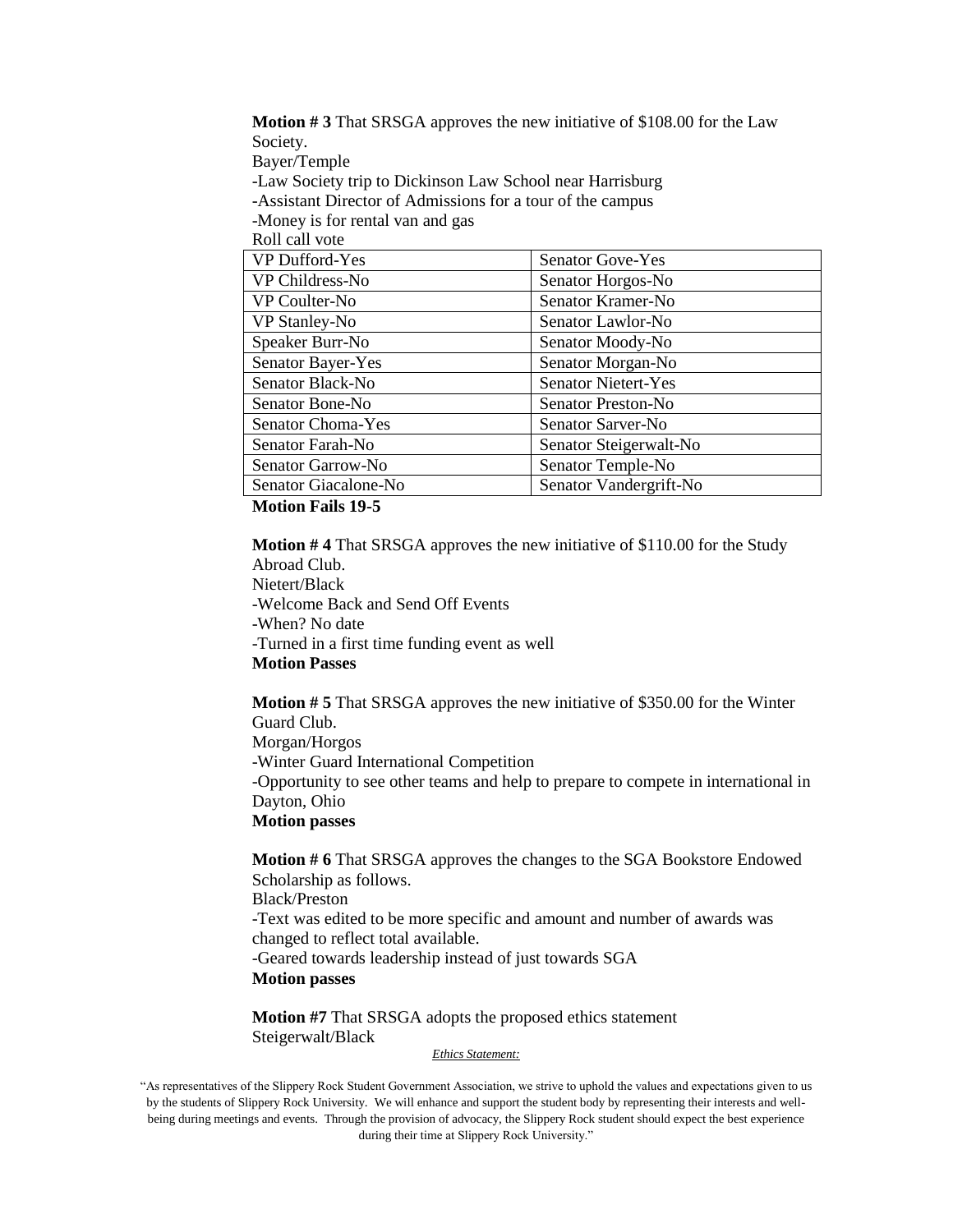#### **ENHANCEMENT**

We enhance the Slippery Rock student experience by providing them with diverse opportunities that allow growth.

#### **ADVOCACY**

We advocate for the best interests of the student body.

#### **REPRESENTATION**

We represent the students in all matters and forms for their best interests.

#### **SUPPORT**

We support the students in their pursuit of excellence during their college experience.

#### **Motion Passes**

**Motion #8** That SRSGA approves the proclamation declaring Slippery Rock University a Toys for Tots University. Bayer/Sarver -Friendly amend by Senator Moody to change text from SRU to SRSGA-all agree **Motion Passes** 

**Motion # 9** That SRSGA approves the proclamation declaring that SGA does not stand for hate Nietert/Choma -Reasoning: current events in the nation, in support of rights for all students on campus -Friendly amend by Coulter changing the motion from "does not stand for hate" to "continues to promote equality for all students"

### **Motion passes**

### **VI. Open Forum**

-December  $3<sup>rd</sup> 20%$  off at the bookstore

-Budgeting informational session on 12/2 Common Hour and 12/4 at 6:30pm both in room 321Student Center

-Tomorrow at Common Hour – Dr. Frederick's Civil Rights Class Demonstration– Quad

### **VII. Officer's Reports**

#### **President Hill**

Liter of the Week – Mike Farah Retreat Date – January 19th Ambassador for Council of Trustees on Friday Thanks Megan Burr

### **VP Coulter**

Thank you for all of your help working on the Ethics Statement, especially Logan Thank you to everyone who participated in Secret Santa, especially Aimee Next semester we have a lot more bonding events in store

Movies being held after the retreat

Deciding on a time that works for the majority of senate to come and enjoy the movies together weekly